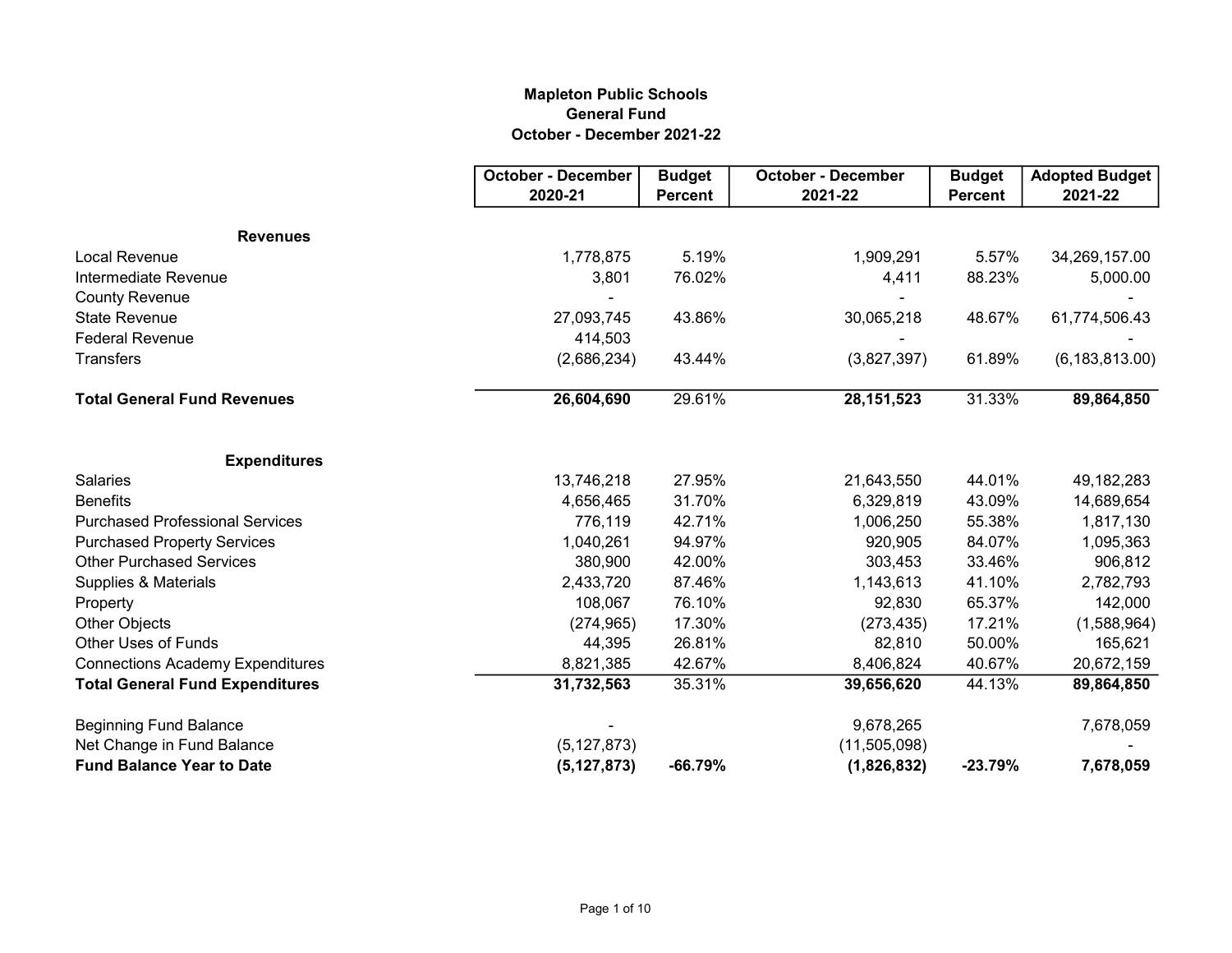## October - December 2021-22 Mapleton Public Schools Risk Management Fund

|                                                | <b>October - December</b> | <b>Budget</b>  | <b>October - December</b> | <b>Budget</b>  | <b>Adopted Budget</b> |
|------------------------------------------------|---------------------------|----------------|---------------------------|----------------|-----------------------|
|                                                | 2020-21                   | <b>Percent</b> | 2021-22                   | <b>Percent</b> | 2021-22               |
| <b>Revenues</b>                                |                           |                |                           |                |                       |
| Local Revenue                                  | 2,789                     |                | 0                         |                |                       |
| Intermediate Revenue                           |                           |                |                           |                |                       |
| <b>State Revenue</b>                           |                           |                |                           |                |                       |
| <b>Federal Revenue</b>                         |                           |                |                           |                |                       |
| <b>Transfers</b>                               | 1,231,058                 | 93.24%         | 1,393,812                 | 105.56%        | 1,320,342             |
| <b>Total Risk Management Fund Revenues</b>     | 1,233,847                 | 93.45%         | 1,393,812                 | 105.56%        | 1,320,342             |
| <b>Expenditures</b>                            |                           |                |                           |                |                       |
| Salaries                                       |                           |                |                           |                |                       |
| <b>Benefits</b>                                |                           |                |                           |                |                       |
| <b>Purchased Professional Services</b>         |                           |                |                           |                |                       |
| <b>Purchased Property Services</b>             | 1,644                     |                | 5,238                     |                |                       |
| <b>Other Purchased Services</b>                | 1,285,058                 | 97.33%         | 1,391,812                 | 105.41%        | 1,320,342             |
| Supplies & Materials                           |                           |                |                           |                |                       |
| Property                                       |                           |                |                           |                |                       |
| Other Objects                                  |                           |                |                           |                |                       |
| <b>Other Uses of Funds</b>                     |                           |                |                           |                |                       |
| <b>Total Risk Management Fund Expenditures</b> | 1,286,702                 | 97.45%         | 1,397,050                 | 105.81%        | 1,320,342.00          |
| <b>Beginning Fund Balance</b>                  |                           |                | 848,583                   |                | 317,823               |
| Net Change in Fund Balance                     | (52, 854)                 |                | (3,238)                   |                |                       |
| <b>Fund Balance Year to Date</b>               | (52, 854)                 | $-16.63%$      | 845,345                   | 265.98%        | 317,823               |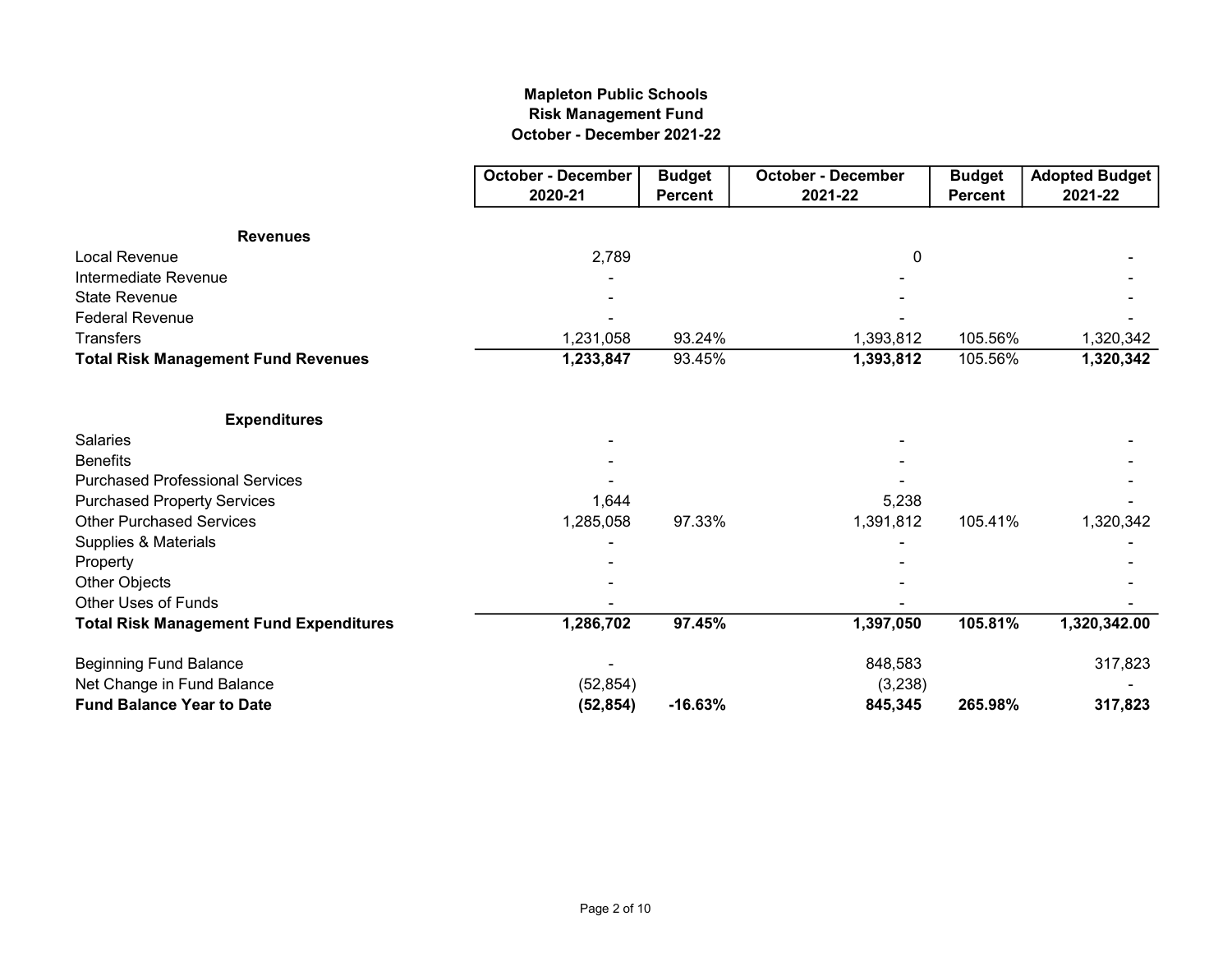## Mapleton Public Schools Colorado Preschool Fund October - December 2021-22

|                                                   | <b>October - December</b> | <b>Budget</b>  | <b>October - December</b> | <b>Budget</b>  | <b>Adopted Budget</b> |
|---------------------------------------------------|---------------------------|----------------|---------------------------|----------------|-----------------------|
|                                                   | 2020-21                   | <b>Percent</b> | 2021-22                   | <b>Percent</b> | 2021-22               |
| <b>Revenues</b>                                   |                           |                |                           |                |                       |
| Local Revenue                                     | 14                        | 0.00%          | 288,633                   | 39.73%         | 726,525               |
| Intermediate Revenue                              |                           |                |                           |                |                       |
| <b>State Revenue</b>                              |                           |                |                           |                |                       |
| <b>Federal Revenue</b>                            |                           |                |                           |                |                       |
| <b>Transfers</b>                                  | 1,066,260                 | 25.26%         | 2,233,585                 | 52.92%         | 4,220,485             |
| <b>Total Colorado Preschool Fund Revenues</b>     | 1,066,275                 | 21.55%         | 2,522,218                 | 50.98%         | 4,947,010             |
| <b>Expenditures</b>                               |                           |                |                           |                |                       |
| <b>Salaries</b>                                   | 372,338                   | 9.70%          | 1,423,113                 | 37.06%         | 3,840,379             |
| <b>Benefits</b>                                   | 193,759                   | 21.22%         | 439,927                   | 48.19%         | 912,913               |
| <b>Purchased Professional Services</b>            | 396                       | 4.71%          | 4,505                     | 53.63%         | 8,400                 |
| <b>Purchased Property Services</b>                |                           | 0.00%          | 2,158                     | 47.96%         | 4,500                 |
| <b>Other Purchased Services</b>                   |                           | 0.00%          | 12,949                    | 34.17%         | 37,900                |
| Supplies & Materials                              | 5,176                     | 4.28%          | 23,751                    | 19.64%         | 120,918               |
| Property                                          |                           | 0.00%          |                           | 0.00%          | 10,000                |
| Other Objects                                     |                           | 0.00%          | 11,640                    | 97.00%         | 12,000                |
| <b>Other Uses of Funds</b>                        |                           |                |                           |                |                       |
| <b>Total Colorado Preschool Fund Expenditures</b> | 571,669                   | 11.56%         | 1,918,042                 | 38.77%         | 4,947,010             |
| <b>Beginning Fund Balance</b>                     |                           |                | 80,815                    |                | 198,624               |
| Net Change in Fund Balance                        | 494,606                   |                | 604,176                   |                |                       |
| <b>Fund Balance Year to Date</b>                  | 494,606                   | 249.02%        | 684,991                   | 344.87%        | 198,624               |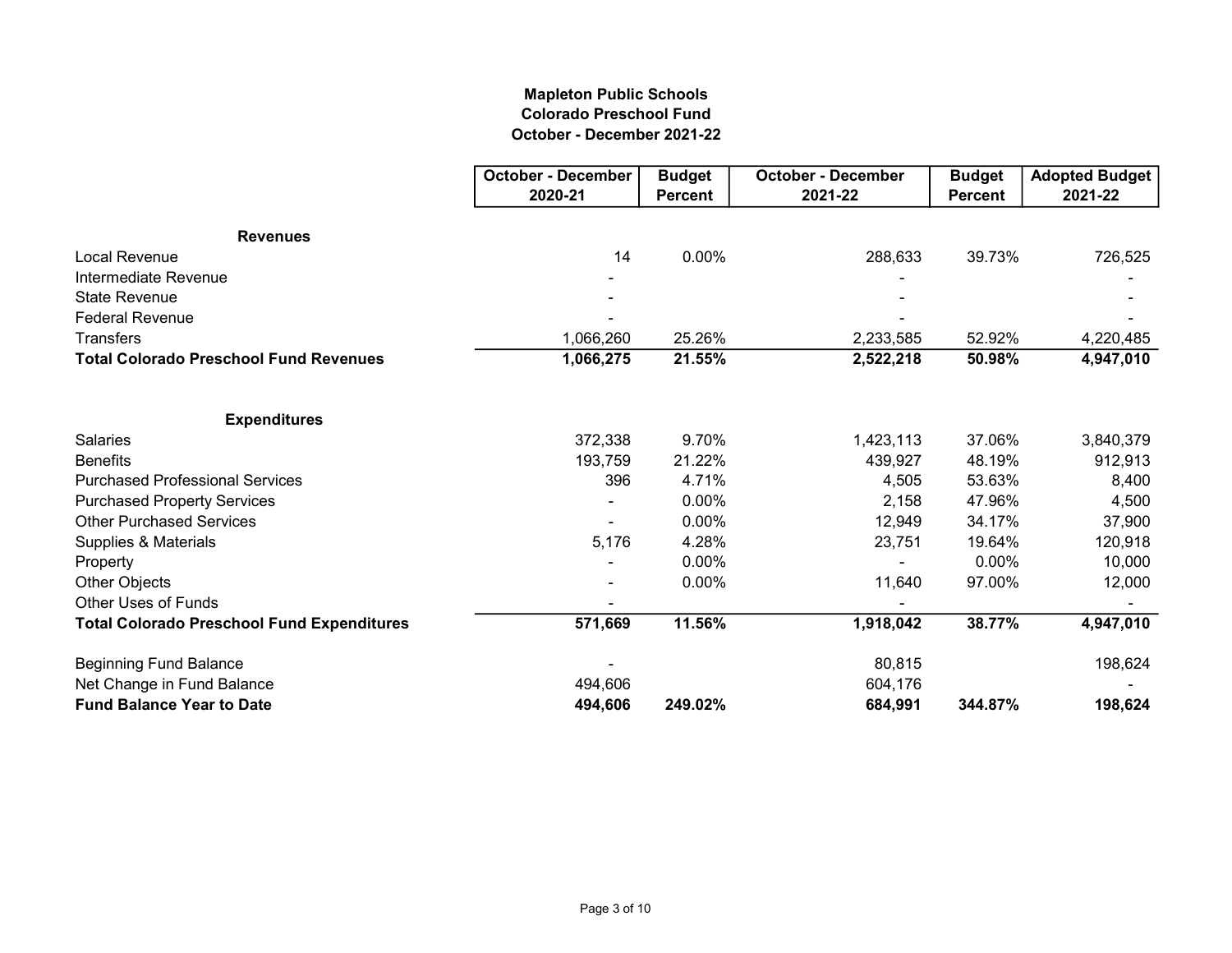#### Mapleton Public Schools Nutrition Services Fund October - December 2021-22

|                                                   | <b>October - December</b> | <b>Budget</b>  | <b>October - December</b> | <b>Budget</b>  | <b>Adopted Budget</b> |
|---------------------------------------------------|---------------------------|----------------|---------------------------|----------------|-----------------------|
|                                                   | 2020-21                   | <b>Percent</b> | 2021-22                   | <b>Percent</b> | 2021-22               |
| <b>Revenues</b>                                   |                           |                |                           |                |                       |
| Local Revenue                                     | 15,696                    | 3.71%          | 33,553                    | 7.93%          | 423,050               |
| Intermediate Revenue                              |                           |                |                           |                |                       |
| <b>State Revenue</b>                              | 26,136                    | 41.92%         | 26,021                    | 41.73%         | 62,350                |
| <b>Federal Revenue</b>                            | 1,084,396                 | 49.22%         | 1,814,768                 | 82.37%         | 2,203,275             |
| <b>Transfers</b>                                  |                           |                |                           |                |                       |
| <b>Total Nutrition Services Fund Revenues</b>     | 1,126,229                 | 41.89%         | 1,874,342                 | 69.71%         | 2,688,675.00          |
| <b>Expenditures</b>                               |                           |                |                           |                |                       |
| Salaries                                          | 431,475                   | 33.07%         | 537,976                   | 41.23%         | 1,304,927             |
| <b>Benefits</b>                                   | 130,022                   | 37.52%         | 159,925                   | 46.15%         | 346,520               |
| <b>Purchased Professional Services</b>            | 32,272                    | 53.52%         | 45,877                    | 76.08%         | 60,300                |
| <b>Purchased Property Services</b>                | 13,830                    | 27.01%         | 37,899                    | 74.02%         | 51,200                |
| <b>Other Purchased Services</b>                   | 1,512                     | 13.04%         | 1,232                     | 10.62%         | 11,600                |
| Supplies & Materials                              | 288,258                   | 23.72%         | 491,560                   | 40.44%         | 1,215,460             |
| Property                                          |                           | 0.00%          | 62,128                    | 6212.78%       | 1,000                 |
| Other Objects                                     | 1,065                     | 0.35%          | 1,060                     | 0.35%          | 301,600               |
| <b>Other Uses of Funds</b>                        |                           |                |                           |                |                       |
| <b>Total Nutrition Services Fund Expenditures</b> | 898,435                   | 27.29%         | 1,337,656                 | 40.63%         | 3,292,607             |
| <b>Beginning Fund Balance</b>                     |                           |                | 1,306,445                 |                | 1,151,240             |
| Net Change in Fund Balance                        | 227,793                   |                | 536,686                   |                | (603, 932)            |
| <b>Fund Balance Year to Date</b>                  | 227,793                   | 41.62%         | 1,843,131                 | 336.76%        | 547,308               |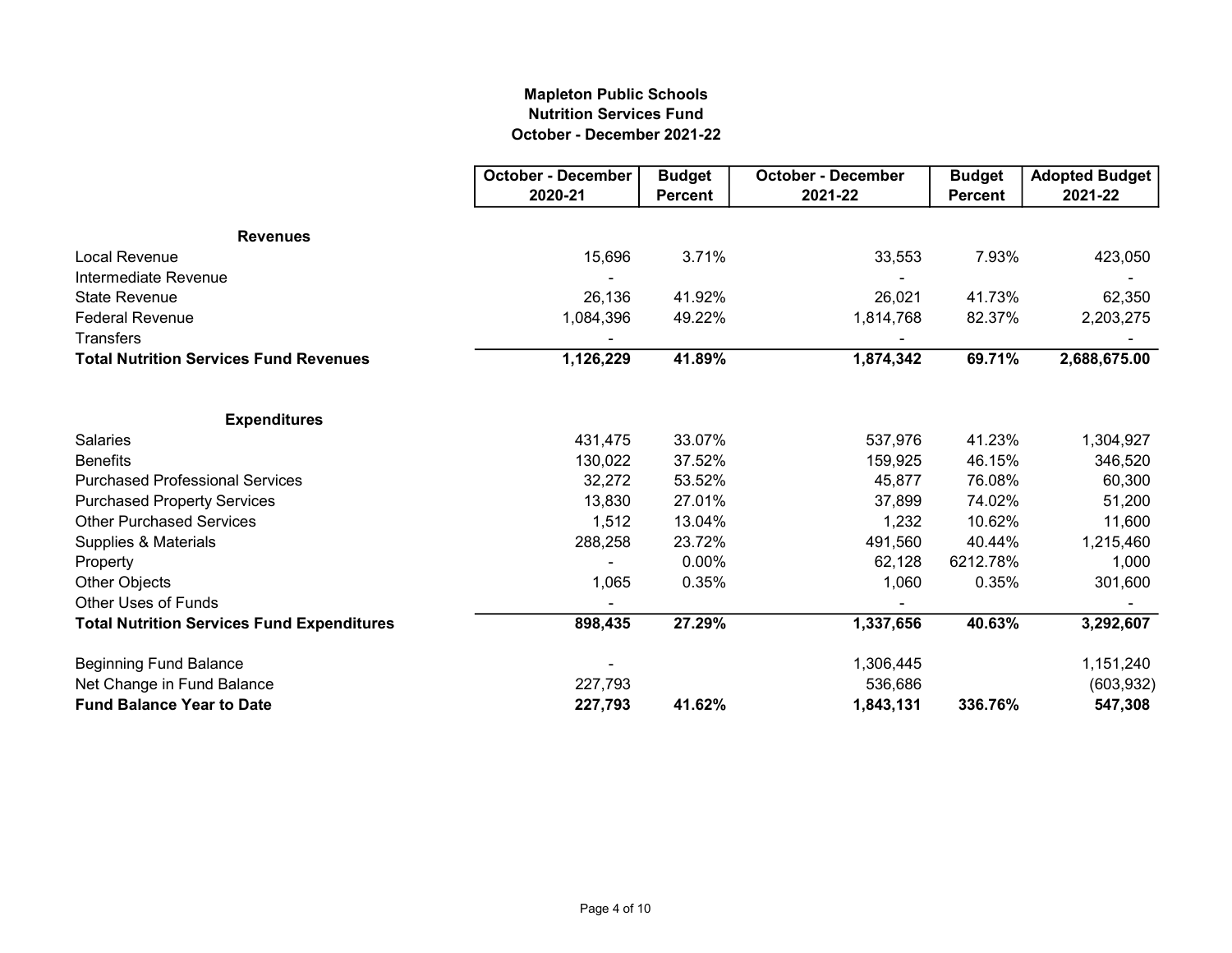#### Mapleton Public Schools Grants Fund October - December 2021-22

|                                        | <b>October - December</b> | <b>Budget</b>  | <b>October - December</b> | <b>Budget</b>  | <b>Adopted Budget</b> |
|----------------------------------------|---------------------------|----------------|---------------------------|----------------|-----------------------|
|                                        | 2020-21                   | <b>Percent</b> | 2021-22                   | <b>Percent</b> | 2021-22               |
|                                        |                           |                |                           |                |                       |
| <b>Revenues</b>                        |                           |                |                           |                |                       |
| Local Revenue                          | 41,375                    | 11.03%         | 18,071                    | 4.82%          | 375,000               |
| Intermediate Revenue                   |                           |                |                           |                |                       |
| <b>State Revenue</b>                   | 373,330                   | 38.78%         | 292,269                   | 30.36%         | 962,694               |
| <b>Federal Revenue</b>                 | 10,322,842                | 60.15%         | 3,840,009                 | 22.37%         | 17,163,078            |
| <b>Transfers</b>                       |                           |                |                           |                |                       |
| <b>Total Grants Fund Revenues</b>      | 10,737,547                | 58.04%         | 4,150,349                 | 22.43%         | 18,500,772            |
| <b>Expenditures</b>                    |                           |                |                           |                |                       |
| Salaries                               | 3,244,486                 | 90.10%         | 1,881,185                 | 52.24%         | 3,601,085             |
| <b>Benefits</b>                        | 936,280                   | 104.53%        | 552,026                   | 61.63%         | 895,703               |
| <b>Purchased Professional Services</b> | 239,411                   | 23.45%         | 547,269                   | 53.60%         | 1,021,011             |
| <b>Purchased Property Services</b>     |                           | 0.00%          | 259,652                   | 46.18%         | 562,276               |
| <b>Other Purchased Services</b>        | 144,393                   | 173.13%        | 284,768                   | 341.45%        | 83,400                |
| Supplies & Materials                   | 1,963,538                 | 22.48%         | 326,546                   | 3.74%          | 8,733,977             |
| Property                               | 4,162,454                 | 253.48%        | 571,323                   | 34.79%         | 1,642,154             |
| <b>Other Objects</b>                   | 320,525                   | 18.87%         | 453,795                   | 26.71%         | 1,699,043             |
| <b>Other Uses of Funds</b>             |                           |                |                           |                |                       |
| <b>Total Grants Fund Expenditures</b>  | 11,011,088                | 60.37%         | 4,876,563                 | 26.74%         | 18,238,648.38         |
| <b>Beginning Fund Balance</b>          |                           |                |                           |                |                       |
| Net Change in Fund Balance             | (273, 541)                |                | (726, 214)                |                | 262,124               |
| <b>Fund Balance Year to Date</b>       | (273, 541)                | N/A            | (726, 214)                | N/A            | 262,124               |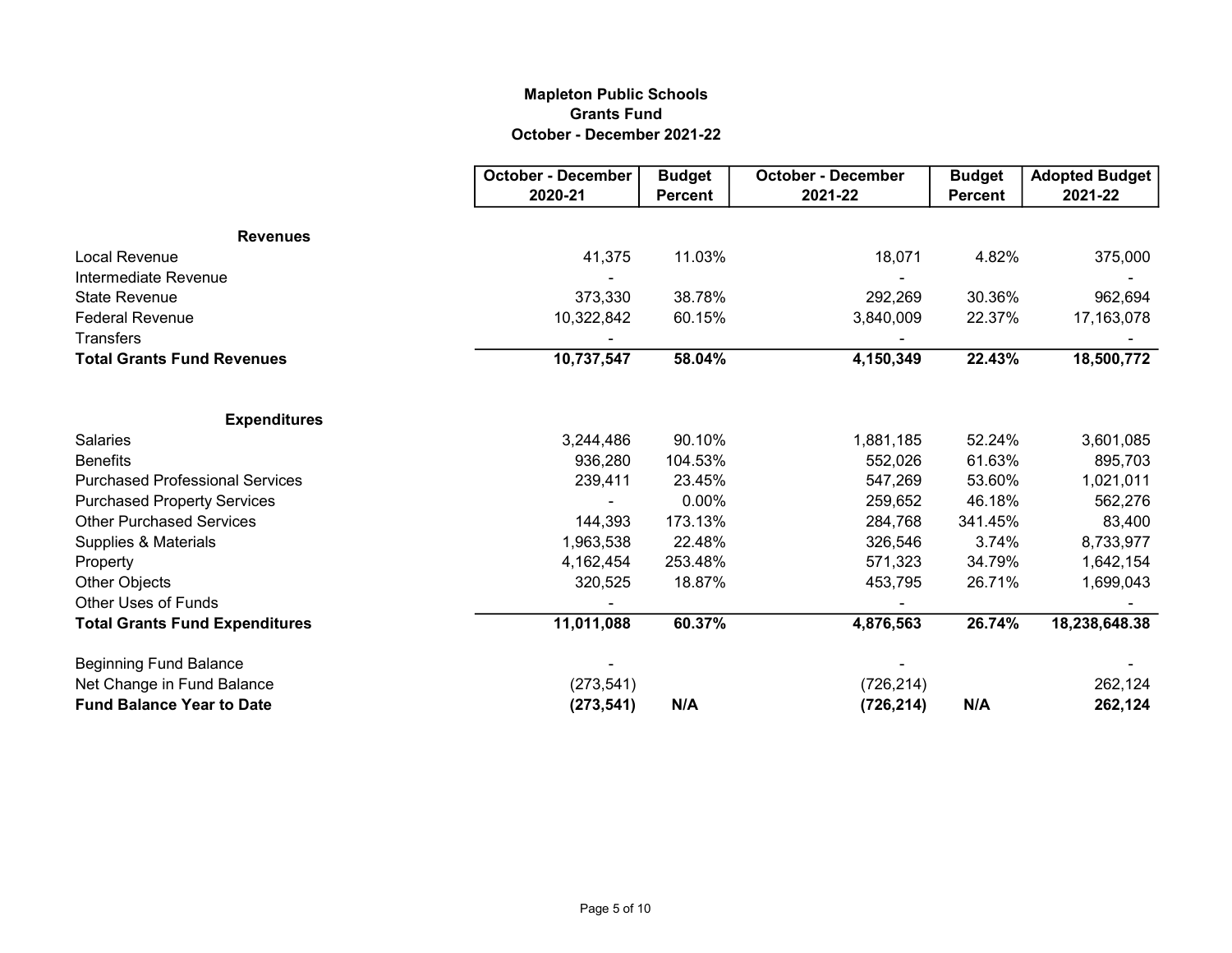## October - December 2021-22 Mapleton Public Schools Student Actvities Fund

|                                                  | <b>October - December</b> | <b>Budget</b>  | <b>October - December</b> | <b>Budget</b>  | <b>Adopted Budget</b> |
|--------------------------------------------------|---------------------------|----------------|---------------------------|----------------|-----------------------|
|                                                  | 2020-21                   | <b>Percent</b> | 2021-22                   | <b>Percent</b> | 2021-22               |
| <b>Revenues</b>                                  |                           |                |                           |                |                       |
| <b>Local Revenue</b>                             | 1,761                     |                | 64,710                    |                |                       |
| Intermediate Revenue                             |                           |                |                           |                |                       |
| <b>State Revenue</b>                             |                           |                |                           |                |                       |
| <b>Federal Revenue</b>                           |                           |                |                           |                |                       |
| <b>Transfers</b>                                 |                           |                |                           |                |                       |
| <b>Total Student Actvities Fund Revenues</b>     | 1,761                     |                | 64,710                    |                |                       |
| <b>Expenditures</b>                              |                           |                |                           |                |                       |
| <b>Salaries</b>                                  |                           |                |                           |                |                       |
| <b>Benefits</b>                                  |                           |                |                           |                |                       |
| <b>Purchased Professional Services</b>           |                           |                |                           |                |                       |
| <b>Purchased Property Services</b>               |                           |                |                           |                |                       |
| <b>Other Purchased Services</b>                  |                           |                |                           |                |                       |
| Supplies & Materials                             | 12,252                    | 4.27%          | 42,711                    | 14.88%         | 287,017               |
| Property                                         |                           |                |                           |                |                       |
| Other Objects                                    |                           |                |                           |                |                       |
| Other Uses of Funds                              |                           |                |                           |                |                       |
| <b>Total Student Actvities Fund Expenditures</b> | 12,252                    | 4.27%          | 42,711                    | 14.88%         | 287,017               |
| <b>Beginning Fund Balance</b>                    | 232,737                   |                | 291,340                   |                | 265,629               |
| Net Change in Fund Balance                       | (10, 491)                 |                | 21,998                    |                | (287, 017)            |
| <b>Fund Balance Year to Date</b>                 | 222,246                   | $-1039.12%$    | 313,338                   | $-1465.02%$    | (21, 388)             |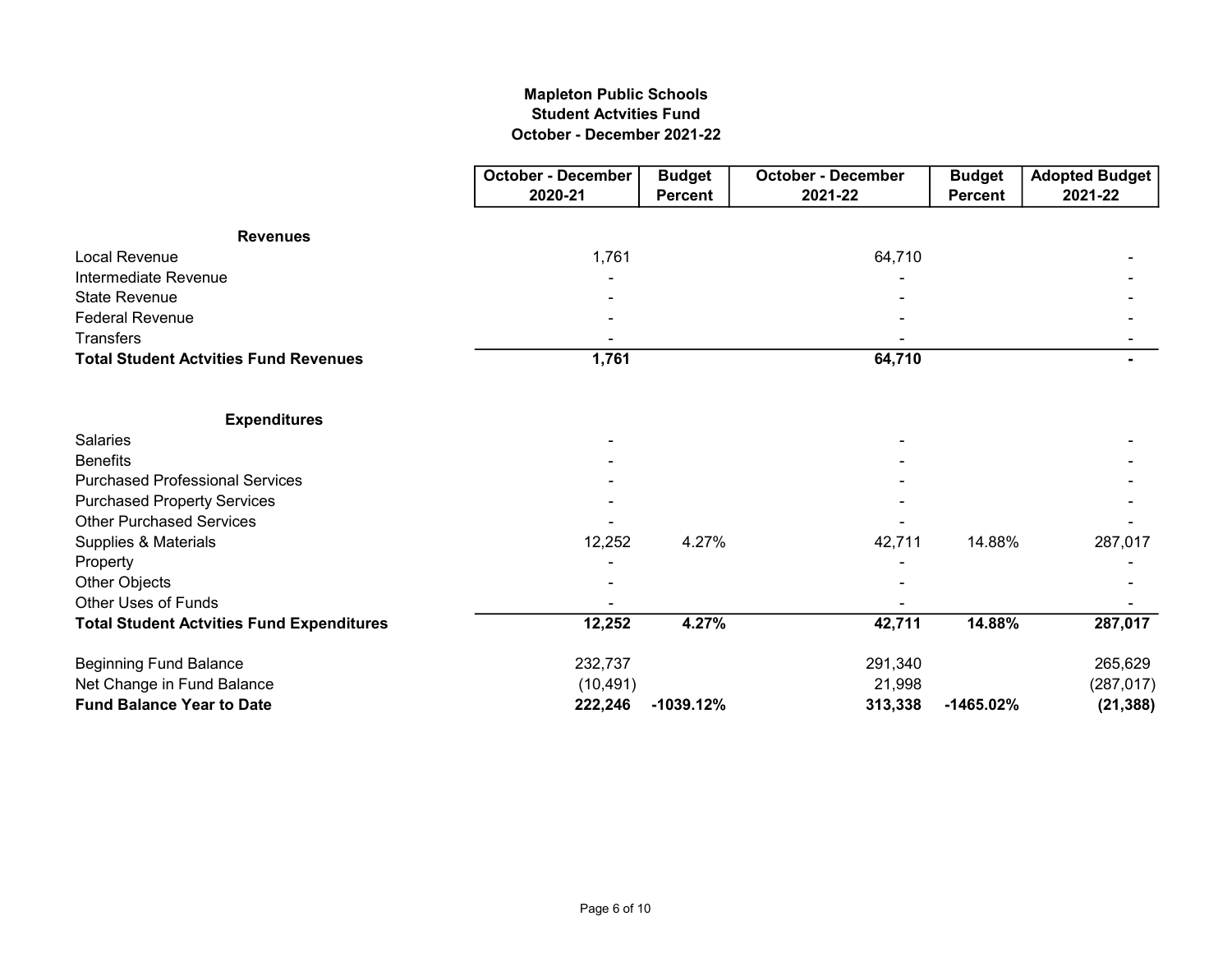## Mapleton Public Schools Bond Redemption Fund October - December 2021-22

|                                                | <b>October - December</b> | <b>Budget</b>  | <b>October - December</b> | <b>Budget</b>  | <b>Adopted Budget</b> |
|------------------------------------------------|---------------------------|----------------|---------------------------|----------------|-----------------------|
|                                                | 2020-21                   | <b>Percent</b> | 2021-22                   | <b>Percent</b> | 2021-22               |
| <b>Revenues</b>                                |                           |                |                           |                |                       |
| Local Revenue                                  | 57,270                    | 0.47%          | 43,879                    | 0.36%          | 12,207,479            |
| Intermediate Revenue                           |                           |                |                           |                |                       |
| <b>State Revenue</b>                           |                           |                |                           |                |                       |
| <b>Federal Revenue</b>                         |                           |                |                           |                |                       |
| <b>Other Financing Sources</b>                 |                           |                |                           |                |                       |
| <b>Total Bond Redemption Fund Revenues</b>     | 57,270                    | 0.47%          | 43,879                    | 0.36%          | 12,207,479            |
| <b>Expenditures</b>                            |                           |                |                           |                |                       |
| Salaries                                       |                           |                |                           |                |                       |
| <b>Benefits</b>                                |                           |                |                           |                |                       |
| <b>Purchased Professional Services</b>         | 1,505                     | 21.20%         | 3,705                     | 52.18%         | 7,100                 |
| <b>Purchased Property Services</b>             |                           |                |                           |                |                       |
| <b>Other Purchased Services</b>                |                           |                |                           |                |                       |
| Supplies & Materials                           |                           |                |                           |                |                       |
| Property                                       |                           |                |                           |                |                       |
| Other Objects                                  | 3,637,737                 | 51.83%         | 3,104,397                 | 44.23%         | 7,019,148             |
| <b>Other Uses of Funds</b>                     | 4,831,960                 | 93.26%         | 5,630,878                 | 108.68%        | 5,181,231             |
| <b>Total Bond Redemption Fund Expenditures</b> | 8,471,201                 | 69.39%         | 8,738,980                 | 71.59%         | 12,207,479            |
| <b>Beginning Fund Balance</b>                  |                           |                | 9,454,682                 |                | 10,775,969            |
| Net Change in Fund Balance                     | (8,413,931)               |                | (8,695,101)               |                |                       |
| <b>Fund Balance Year to Date</b>               | (8, 413, 931)             | $-78.08%$      | 759,581                   | 7.05%          | 10,775,969            |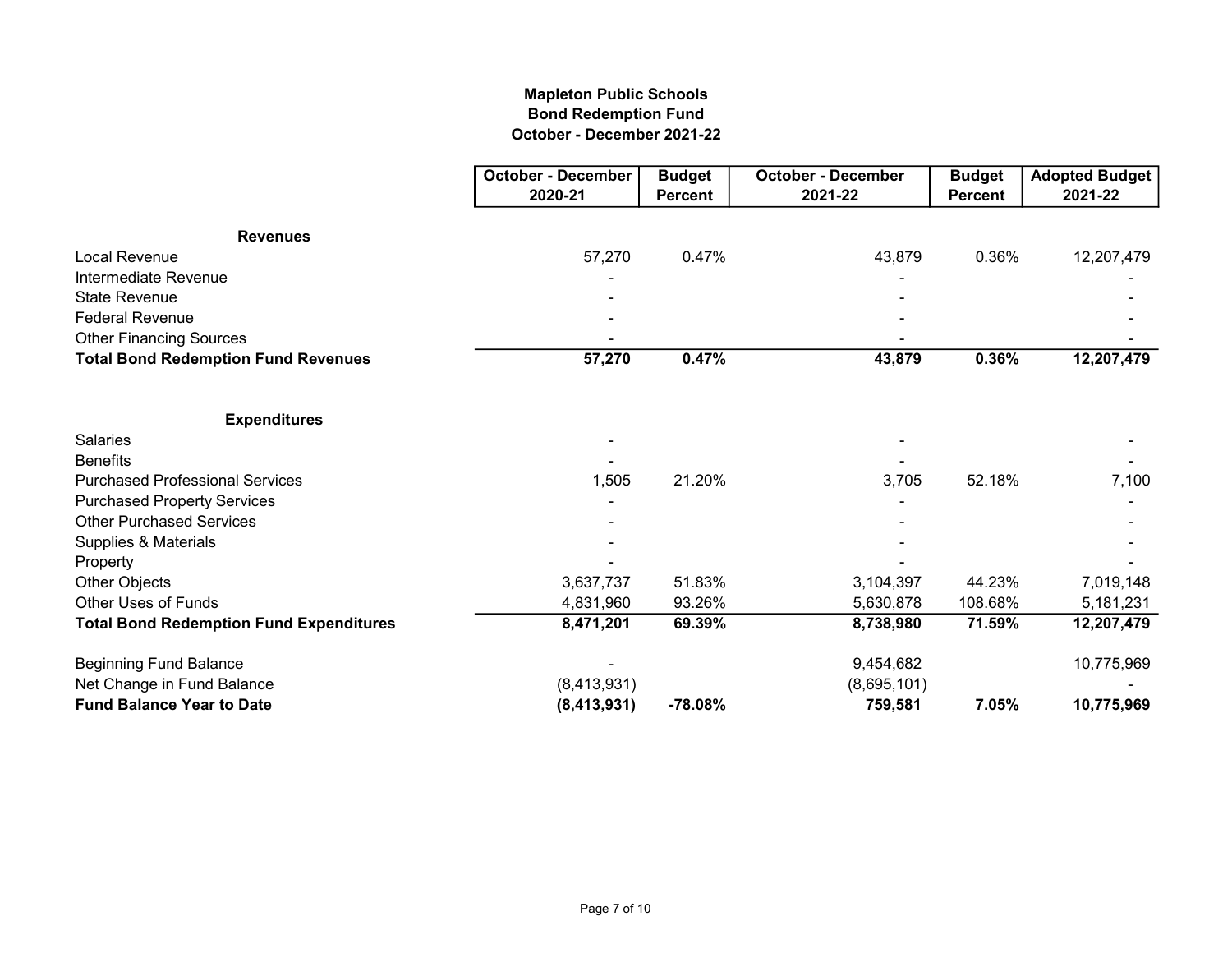## Mapleton Public Schools Building Fund October - December 2021-22

|                                         | <b>October - December</b> | <b>Budget</b>  | <b>October - December</b> | <b>Budget</b>  | <b>Adopted Budget</b> |
|-----------------------------------------|---------------------------|----------------|---------------------------|----------------|-----------------------|
|                                         | 2020-21                   | <b>Percent</b> | 2021-22                   | <b>Percent</b> | 2021-22               |
| <b>Revenues</b>                         |                           |                |                           |                |                       |
| <b>Local Revenue</b>                    | 39,415                    |                | 105,681                   |                |                       |
| Intermediate Revenue                    |                           |                |                           |                |                       |
| <b>State Revenue</b>                    | 2,364,526                 | 20.29%         | 5,216,582                 | 44.77%         | 11,651,416            |
| <b>Federal Revenue</b>                  |                           |                |                           |                |                       |
| <b>Other Financing Sources</b>          |                           |                |                           |                |                       |
| <b>Total Building Fund Revenues</b>     | 2,403,941                 | 20.63%         | 5,322,262                 | 45.68%         | 11,651,416            |
| <b>Expenditures</b>                     |                           |                |                           |                |                       |
| <b>Salaries</b>                         |                           |                | 9,910                     |                |                       |
| <b>Benefits</b>                         |                           |                | 2,165                     |                |                       |
| <b>Purchased Professional Services</b>  | 19,860                    |                | 1,000                     |                |                       |
| <b>Purchased Property Services</b>      | 1,745,720                 | 643.77%        | 1,968,749                 | 726.02%        | 271,170               |
| <b>Other Purchased Services</b>         |                           |                | 3,406                     |                |                       |
| Supplies & Materials                    | 102,151                   |                | 21,788                    |                |                       |
| Property                                | 13,052,974                | 64.40%         | 8,373,258                 | 41.31%         | 20,268,706            |
| <b>Other Objects</b>                    |                           |                |                           |                |                       |
| <b>Other Uses of Funds</b>              |                           |                |                           |                |                       |
| <b>Total Building Fund Expenditures</b> | 14,920,705                | 72.64%         | 10,380,277                | 50.54%         | 20,539,876            |
| <b>Beginning Fund Balance</b>           |                           |                | 40,165,686                |                | 31,190,717            |
| Net Change in Fund Balance              | (12, 516, 764)            |                | (5,058,015)               |                | (8,888,460)           |
| <b>Fund Balance Year to Date</b>        | (12, 516, 764)            | $-56.12%$      | 35,107,671                | 157.42%        | 22,302,257            |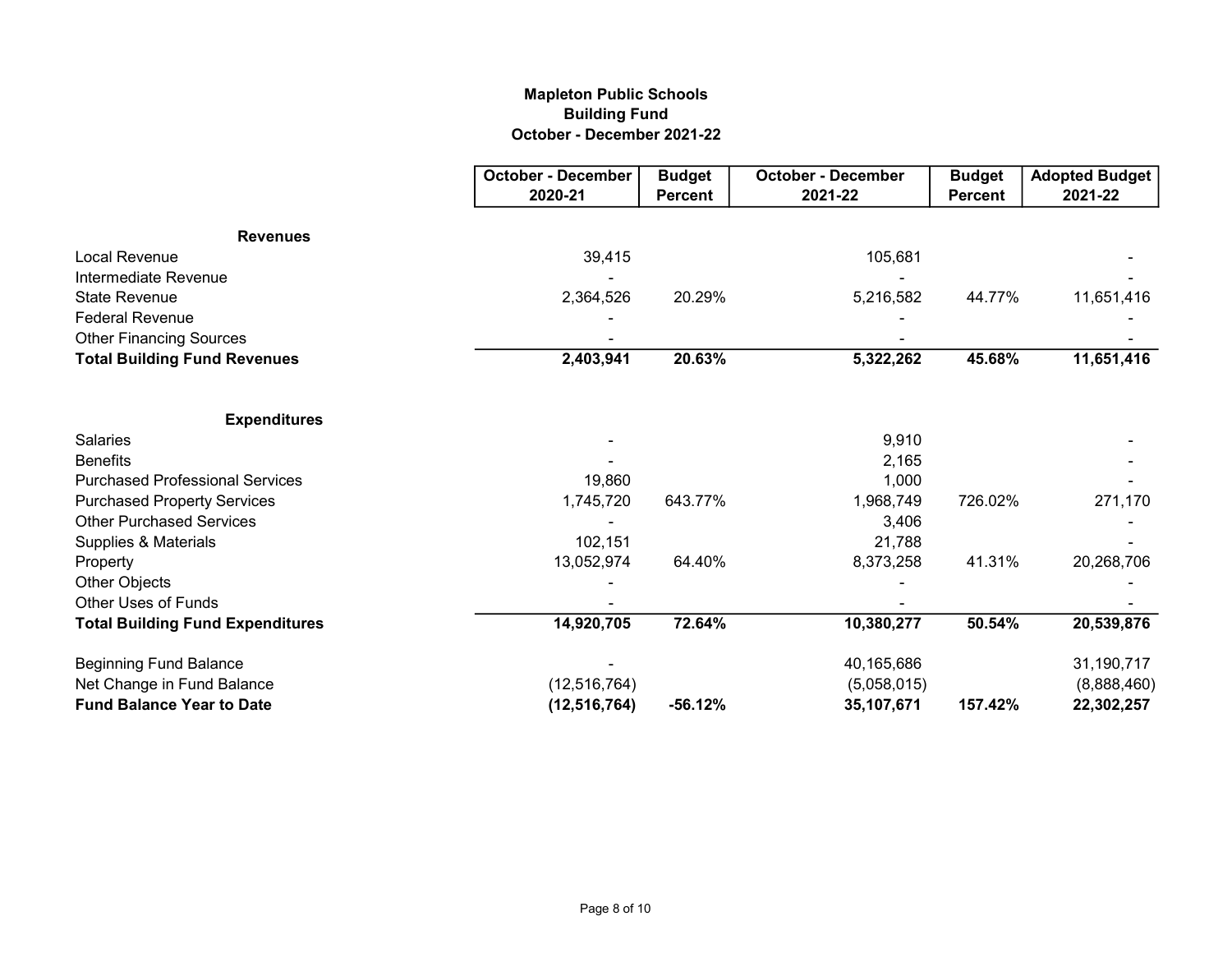## Mapleton Public Schools Capital Reserve Fund October - December 2021-22

|                                                | <b>October - December</b> | <b>Budget</b>  | <b>October - December</b> | <b>Budget</b>  | <b>Adopted Budget</b> |
|------------------------------------------------|---------------------------|----------------|---------------------------|----------------|-----------------------|
|                                                | 2020-21                   | <b>Percent</b> | 2021-22                   | <b>Percent</b> | 2021-22               |
| <b>Revenues</b>                                |                           |                |                           |                |                       |
| <b>Local Revenue</b>                           | 44,198                    | 115.96%        | 22,755                    | 59.70%         | 38,115                |
| Intermediate Revenue                           |                           |                |                           |                |                       |
| <b>State Revenue</b>                           |                           |                |                           |                |                       |
| <b>Federal Revenue</b>                         |                           |                |                           |                |                       |
| <b>Transfers</b>                               | 258,000                   | 40.13%         | 200,000                   | 31.10%         | 642,986               |
| <b>Total Capital Reserve Fund Revenues</b>     | 302,198                   | 44.37%         | 222,755                   | 32.71%         | 681,101               |
| <b>Expenditures</b>                            |                           |                |                           |                |                       |
| Salaries                                       |                           |                |                           |                |                       |
| <b>Benefits</b>                                |                           |                |                           |                |                       |
| <b>Purchased Professional Services</b>         | 8,265                     | 97.24%         |                           | $0.00\%$       | 8,500                 |
| <b>Purchased Property Services</b>             |                           | 0.00%          | 110,526                   | 50.73%         | 217,883               |
| <b>Other Purchased Services</b>                |                           |                |                           |                |                       |
| Supplies & Materials                           |                           |                |                           |                |                       |
| Property                                       | 16,968                    |                | 135,571                   |                |                       |
| <b>Other Objects</b>                           | 88,095                    | 55.79%         | 78,984                    | 50.02%         | 157,910               |
| <b>Other Uses of Funds</b>                     | 352,820                   | 68.57%         | 316,923                   | 61.60%         | 514,511               |
| <b>Total Capital Reserve Fund Expenditures</b> | 466,148                   | 51.86%         | 642,004                   | 71.43%         | 898,804               |
| <b>Beginning Fund Balance</b>                  |                           |                | 169,367                   |                | 666,792               |
| Net Change in Fund Balance                     | (163, 950)                |                | (419, 249)                |                | (217, 703)            |
| <b>Fund Balance Year to Date</b>               | (163, 950)                | $-36.51%$      | (249, 882)                | $-55.64%$      | 449,089               |